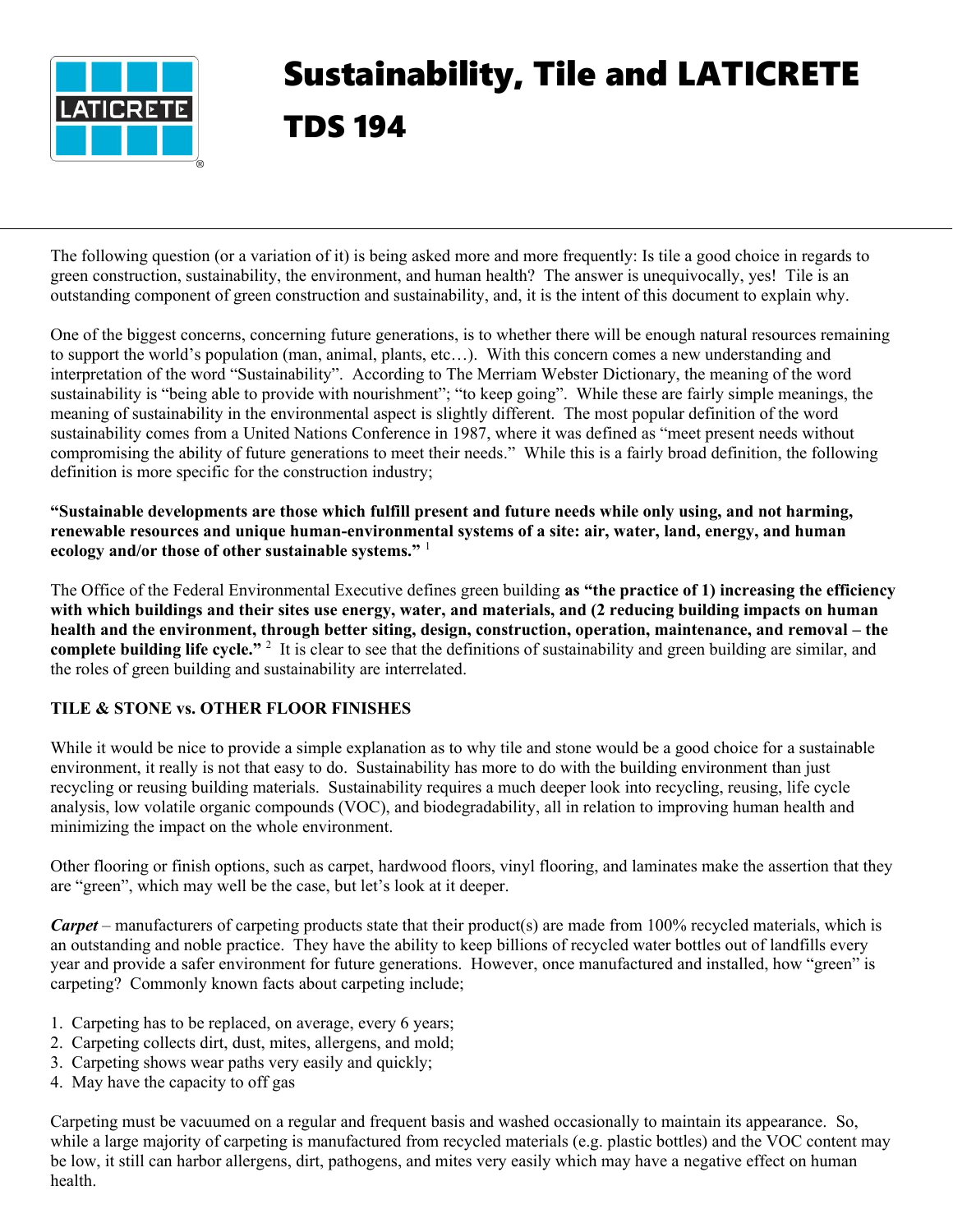*Hardwood* – Hardwood materials are a common and beautiful type of flooring material. However, hardwood is manufactured from trees which are harvested, cut and milled to specific requirements, oftentimes from trees which require long growth periods. These floors are typically finished with a stain and/or finish which contain varying levels of VOC. It is not uncommon for some hardwood floors to be sanded and finished every 5 – 10 years, which can reintroduce any VOC present in the finish coating into the structure. The expected life span of a natural hardwood floor, prior to replacement or repair, is 50 years and requires regular cleaning, as well as sanding and reapplication of a hardwood floor finish (e.g. oil based urethane, water based urethane, moisture cured urethane, etc…). Hardwood floors are frequently specified for use in environments where hypoallergenic materials are required because it is easy to clean and does not harbor allergens, dust or other contaminants.

Hardwood may be applied using adhesives or mechanical fasteners in certain areas of the floor. Adhesives used may contain chemicals or materials which are not environmentally friendly, and hardwood floors are susceptible to high moisture vapor emissions from certain substrates and conditions.

*Vinyl Flooring* – Vinyl and linoleum flooring has been in use for over 100 years as a flooring product and is essentially made the same way today as it was at the time of its inception. It is sometimes billed as the original "green" flooring material, despite the fact, that tile and stone has been used for thousands of years as a flooring and wall veneer. Linoleum flooring is manufactured from some rapidly renewable resources, such as powdered wood/cork, linseed oil, and other materials over a fiber backing. Vinyl and linoleum are often recommended (unlike carpet) for use in environments where hypoallergenic materials are required or where people with respiratory problems live or congregate.

Some vinyl flooring products utilize phthalates (plasticizers that give linoleum flexibility and resiliency) which is a material found on the International Living Building Institute (ILBI) "Living Building Challenge Red List". In order to be certified as a "Living Building" a project cannot contain, among other chemicals and compounds, any phthalates.<sup>3</sup> It is important to note that not all vinyl flooring products contain phthalates, so please check with the vinyl flooring product manufacturer for more information on their specific product(s). In fact, it may be prudent to check with the vinyl flooring manufacturer to see what other chemicals/additives are being used which may not be healthy and safe for indoor environmental quality. Vinyl and linoleum products use adhesives for proper installation which may contain chemicals or materials which are not environmentally friendly and may also be susceptible to high moisture vapor emission rates through concrete substrates.

Vinyl products and their adhesive, which may still exist in old buildings, can contain asbestos. Asbestos is a material which has a long and clouded history with health concerns (e.g. carcinogen often associated with mesothelioma, lung cancer, etc…). Removal of asbestos from structures requires expensive and complex mitigation techniques, so often the asbestos based flooring is simply covered with a new and safer veneer. However, if proper records are not kept or nobody checks the records, when the new veneer is removed it puts people at risk because the flooring which contains asbestos may be removed as well, with no one's knowledge! This possibility goes against the previously stated definition of sustainability.

*Laminate Flooring* – Laminate flooring is a layered synthetic material which has been fused using a lamination process and can simulate wood, tile or stone flooring. Laminates are usually manufactured using melamine resins and high density fiber board (HDF) and are covered by an appliqué layer and a clear protective layer. Laminate floor is inexpensive to purchase and can be installed by almost anyone from beginner to expert.

While many may feel that laminates are the ideal choice as a flooring option, it does have some concerns which may have an impact on health and safety. As stated earlier, laminate flooring is often manufactured from melamine resins which are manufactured from formaldehyde. Formaldehyde is a material which is found in ILBI "Living Building Challenge Red List" as a product which can cause health/toxicity concerns. Some laminate flooring products use a chemical process to reduce and/or neutralize formaldehyde emissions from the floor.<sup>4</sup>

There are also some other health and safety concerns with laminate flooring which should be taken into consideration. Moisture may cause laminate flooring to buckle, warp or soften, and may even allow for mold and mildew to grow under the flooring. Gapping between the boards may occur and peaking is common if proper allowance for movement is not made during installation. Laminate flooring can also be very slippery, which can lead to slip/fall injuries for adults, children and pets. All of the above mentioned concerns can cause health or safety problems so proper installation, inspection and care practices should be employed. Please contact the laminate flooring manufacturer for installation methods and possible concerns for their particular product(s).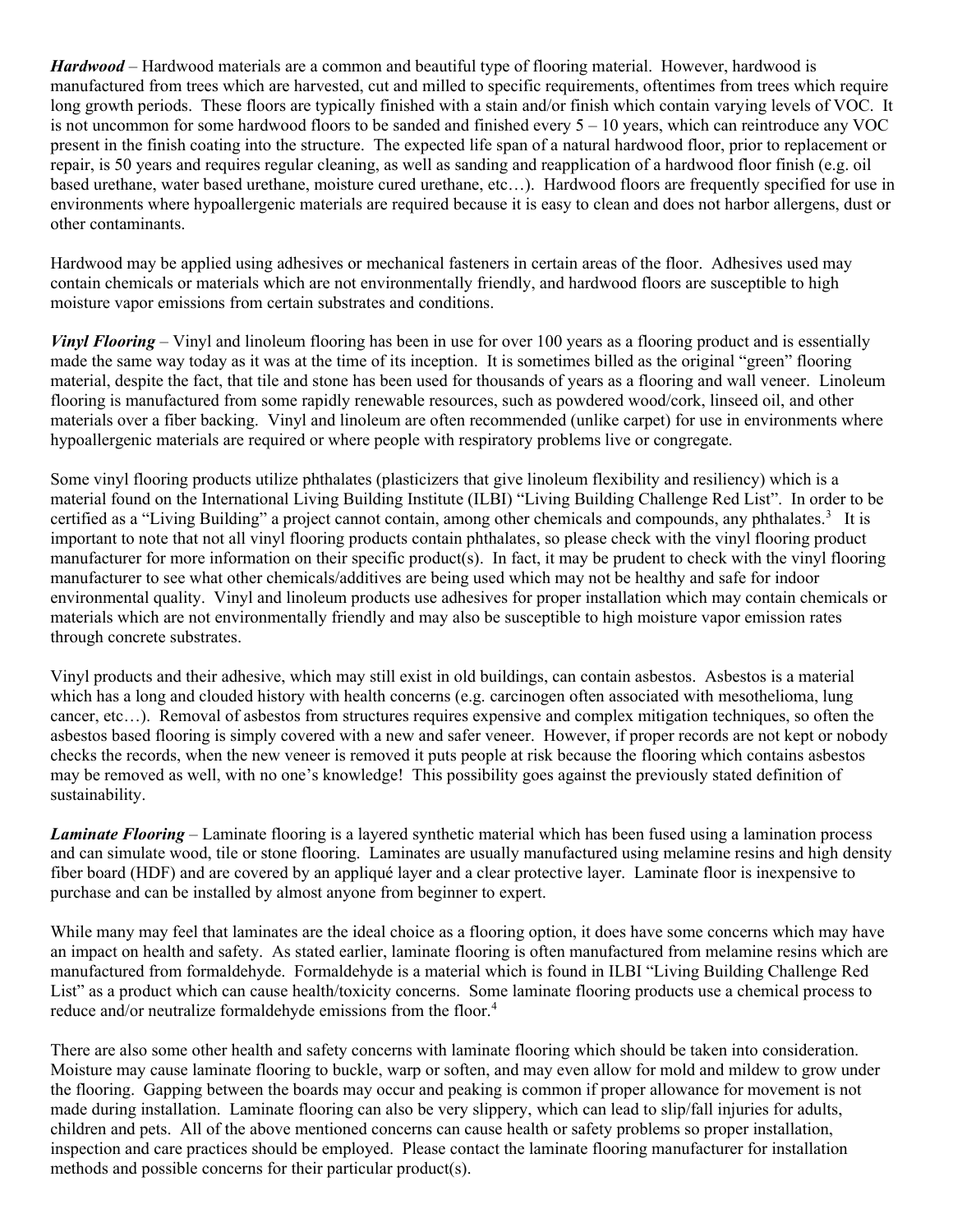*Ceramic Tile and Stone* - Ceramic tile and stone are multi-functional veneer finishes which can be installed in practically any environment. Tile and stone can be installed indoors, outdoors and submerged in any climate, almost anywhere in the world. Tile and stone can be installed on walls, floors, soffits, ceilings, countertops, and backsplashes in residential, commercial, industrial, and artistic applications. There are those who claim that tile and stone utilize natural resources which are not renewable, and they would be correct. There are those who say that a great deal of energy is used during the manufacturing process for ceramic tile, and they would also be correct.

The firing process during tile manufacturing requires a great deal of heat which is provided from a variety of heat sources. In fact, between 90 – 95% of tile manufacturing energy consumption is used to the firing of the tile. Research is being conducted and techniques established which utilize renewable fuels to fire a kiln from the beginning of the process to the end. Other measures are being used to reuse heat which remains from the firing process to supply energy for the drying ovens and for production of electricity used by the manufacturing facility. This will make more effective use of fuel which can ultimately lower the cost of manufacturing while benefitting the environment.

At the recycling level, dust collected during the manufacturing process and other conformation waste are being reintroduced into the manufacturing paste. Water is being reused and recycled in closed systems to minimize the impact on the environment. These steps and more have contributed significantly to reductions in energy consumption and postproduction waste.

The health impact on both tile manufacturing workers, tile installers and building users have been steadily eliminated. The use of lead during production, used to provide gloss and visual depth to tile products in the past have been replaced with non-toxic compounds.<sup>5</sup>

As stated in USGBC LEED v4.1 Reference Guide for Green Building Design and Construction, under Credit Low Emitting Materials, Step-By-Step Guidance; Step 1; The product is inherently non-emitting. Examples of non-emitting products are stone, ceramic, powder coated metals, plated or anodized metal, glass, concrete, clay brick, and unfinished or untreated solid wood flooring, provided they do not include integral, organic-based surface coatings, binders, or sealants.

Also stated in USGBC LEED v4.1 Reference Guide for Green Building Design and Construction, under Credit Low Emitting Materials, Further Explanation; Inherently Non-Emitting Materials; Naturally occurring materials and products that are made from inorganic materials either very low or no VOCs. USGBC recognizes that such products do not need to undergo testing to prove they do not emit VOCs. For the purpose of this credit (LEED v4.1 Low Emitting Materials), untreated and unfinished solid wood (not engineered wood) flooring can also be considered non-emitting even though such flooring will likely emit some amount of formaldehyde naturally. This applies only to flooring materials and not wood paneling or cabinetry.

LATICRETE manufactures a complete line of installation products (e.g. HYDRO BAN®, HYDRO BAN® XP, 254 Platinum, 257 TITANIUM, SPECTRALOCK® PRO Premium Grout^, LATAPOXY® BIOGREEN™ 300, etc…) which are UL GreenGuard Gold certified for low VOC content. For more information on LATICRETE low VOC products please refer to LATICRETE [TDS 251](https://cdn.laticrete.com/~/media/support-and-downloads/technical-datasheets/tds251.ashx) "Low VOC LATICRETE Products/LEED Certification". Many tile installation materials (e.g. 4-XLT Rapid) also employ "dustless" technology which minimizes the amount of airborne powder during mixing.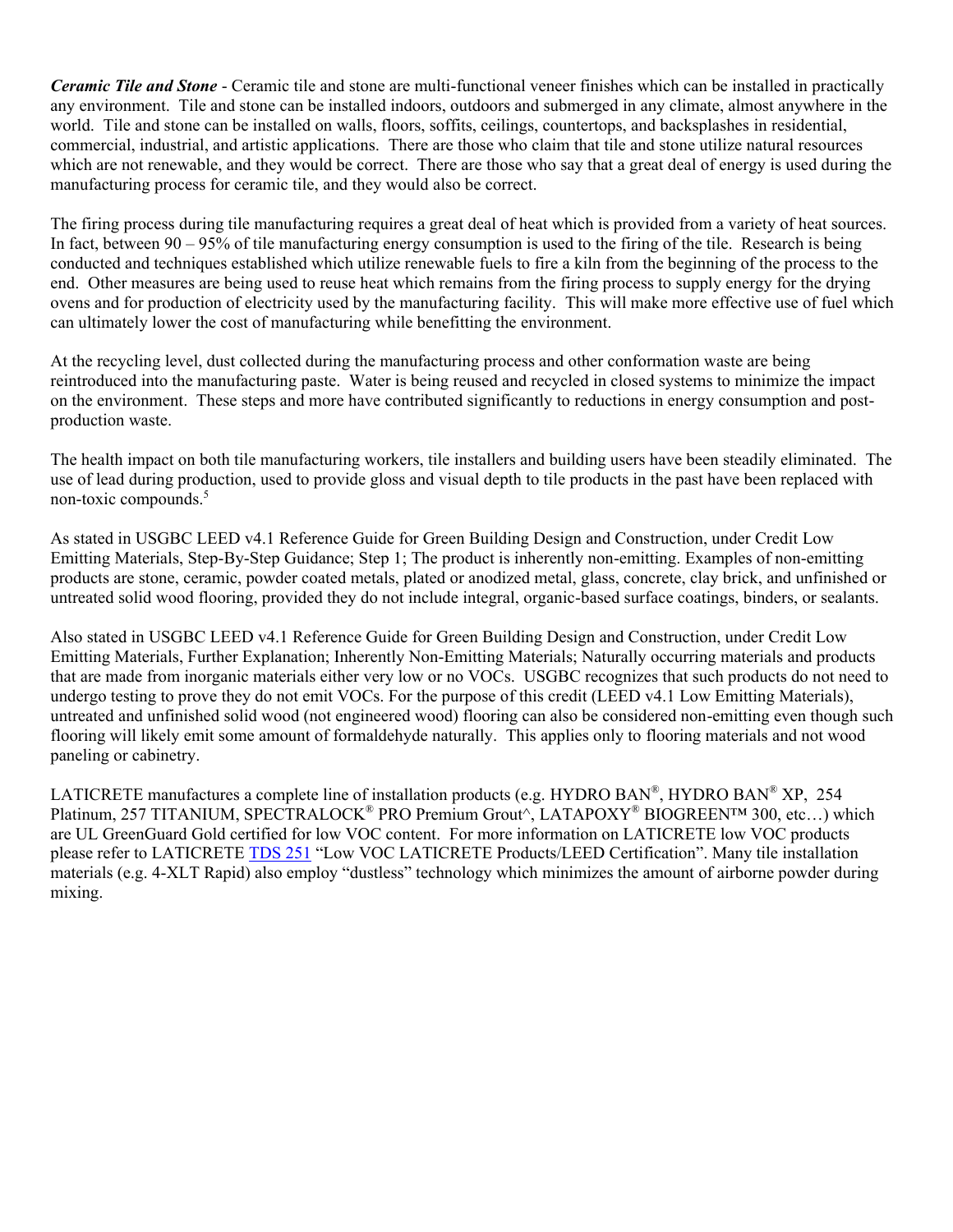## **CERTIFICATE OF COMPLIANCE** 96430-420 **Laticrete International** Certificate Number LATICRETE 257 Titanium 09/11/2017 - 07/09/2020 **Certificate Period GREENGLIARD** Certified **Status** UL 2818 - 2013 Gold Standard for Chemical Emissions for Building Materials, Finishes and Furnishings Building Construction Adhesives are tested in accordance with California Department of Public Health (CDPH) Standard Method V1.2-2017 in an Office and Classroom Environment uct tested in accordance with UL 2821 test method to show compliance to emission limits on UL 2818. Section 7.1 and 7.2



**Figure 1: UL GREENGUARD Gold certificate for 257 TITANIUM™**

LATICRETE has eight production facilities around the USA and many other manufacturing plants around the world (e.g. China, Singapore, India, United Arab Emirates, Australia, Mexico, Brazil, Austria, and more…) to provide locally produced products from local raw material sources to most major population centers. For more concise information on recycled content, local raw material sources, manufacturing facilities, Product Specific (Type III) Environmental Product Declarations (EPD), Health Product Declarations (HPD), and VOC content for each particular project, please use the LATICRETE® LEED Project Certification Assistant which can be found at [https://laticrete.com/en/innovation-and](https://laticrete.com/en/innovation-and-impact/green-leed/leed-project-certification-assistant)[impact/green-leed/leed-project-certification-assistant.](https://laticrete.com/en/innovation-and-impact/green-leed/leed-project-certification-assistant)

## **LIFE CYCLE ANALYSIS**

To date, the best way to look at the impact of a finish veneer, as well as for all components of a structure, on the environment is a Life Cycle Analysis (LCA). An LCA is an across the board study of a product that begins with the extraction of raw materials, the environmental impact of extraction, the manufacturing process, impact on production workers and the surrounding community, recycled content, transportation, application, use, effect on users & building occupants, maintenance, end-of-usefulness, and the recycling, reusing or disposal impact on the environment. LCA is a comprehensive strategy for the evaluation of construction materials when the desired result is the safest, cleanest, healthiest, most durable, and lowest impact building projects.<sup>7</sup>

LATICRETE provides Product Specific (Type III) Environmental Product Declarations (EPD) for our Cement Mortar for Tile Installation, Cement Grout for Tile Installation and Cement Self-Leveling Underlayments. EPDs require a Life Cycle Analysis and take into account a 60-year life cycle for tile and stone installations. Please visit <https://laticrete.com/en/innovation-and-impact/green-leed/environmental-health-product-declarations> to access the EPDs and the current library of Health Product Declarations (HPDs).

The chart below, provided by Tile Council of North America (TCNA), shows the cost per square foot for installation and life cycle cost of maintenance, as well as the expected life of different flooring materials. In the chart below, the five tile categories are based on a 50 year expected life. This LCA study was conducted in 2005 by Scharf-Godfrey an independent construction cost consultant and the stated costs reflect high standards for installation and good maintenance practices. It is clear that tile has the lowest life cycle cost per year when compared to competitive veneer finishes. Because of the long expected service life and the ease of maintenance, tile is easily the best value in the flooring industry.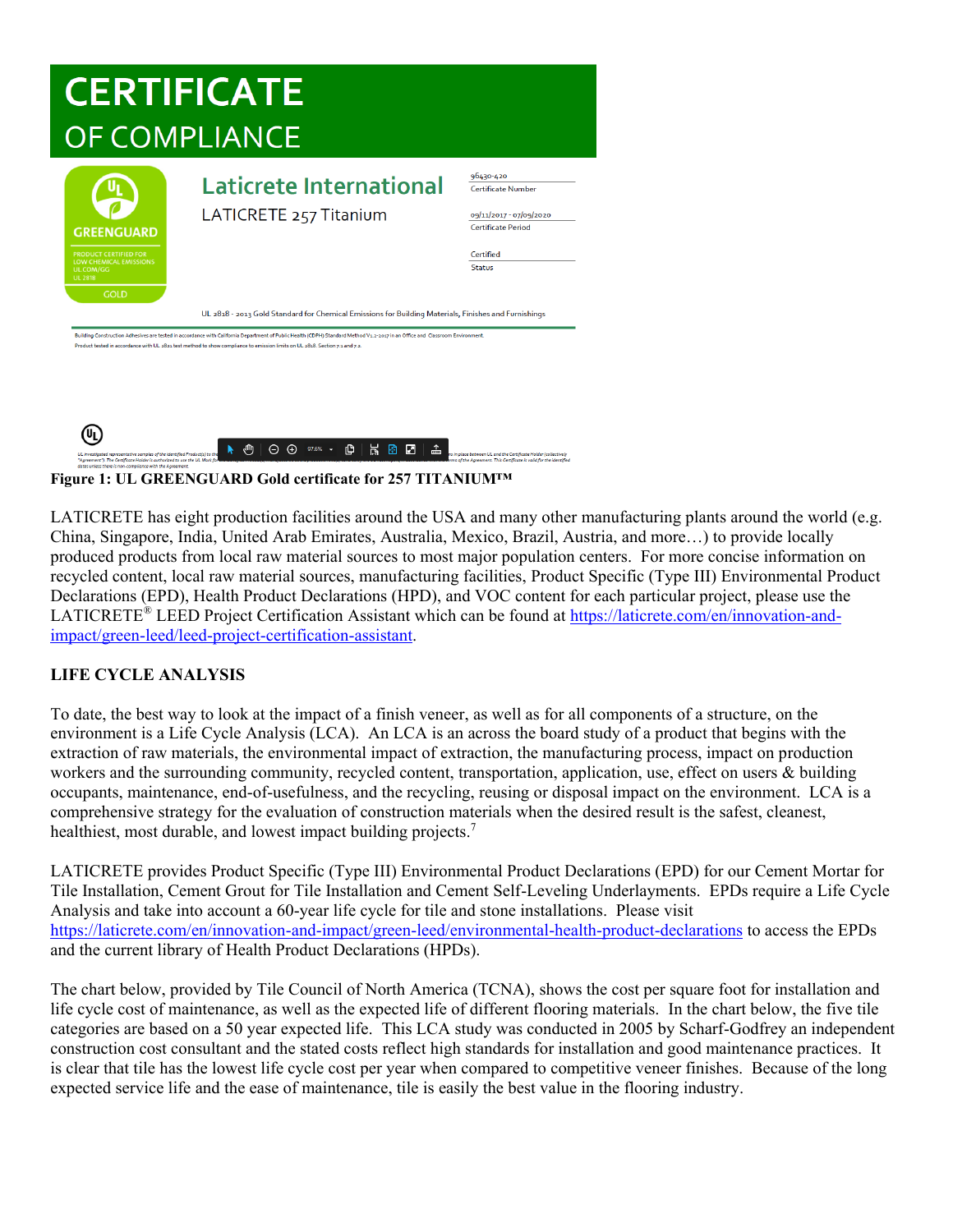| <b>Floor Finish</b>              | <b>Installed Cost*</b> | Life Cycle Cost* | <b>Expected Life</b><br>(vears) | Cost Per Year* |
|----------------------------------|------------------------|------------------|---------------------------------|----------------|
| <b>Quarry Tile</b>               | \$6.83                 | \$16.13          | 50                              | \$0.32         |
| <b>Glazed Ceramic Floor Tile</b> | 7.00                   | 16.30            | 50                              | 0.33           |
| <b>Glazed Porcelain</b>          | 8.34                   | 17.64            | 50                              | 0.35           |
| <b>Mosaic Tile</b>               | 8.20                   | 17.50            | 50                              | 0.35           |
| <b>Unglazed Porcelain</b>        | 8.30                   | 17.60            | 50                              | 0.35           |
| Natural Hardwood                 | 9.31                   | 20.80            | 50                              | 0.42           |
| Travertine (Turkish)             | 12.50                  | 21.80            | 50                              | 0.44           |
| Marble                           | 21.00                  | 30.30            | 50                              | 0.61           |
| Laminate                         | 8.84                   | 17.77            | 25                              | 0.71           |
| Man-made Hardwood                | 9.58                   | 18.51            | 25                              | 0.74           |
| <b>Portland Cement Terrazzo</b>  | 14.88                  | 24.27            | 30                              | 0.81           |
| <b>Stained Concrete</b>          | 12.40                  | 24.60            | 25                              | 0.98           |
| Carpet                           | 3.22                   | 6.50             | 6                               | 1.08           |
| Resin Terrazzo                   | 8.50                   | 16.53            | 15                              | 1.10           |
| Sheet Vinyl                      | 6.90                   | 13.90            | 10                              | 1.39           |
| Poured Epoxy                     | 8.18                   | 15.18            | 10                              | 1.52           |
| <b>VCT</b>                       | 3.91                   | 18.35            | 10                              | 1.83           |
| * Per Square Foot                |                        |                  |                                 |                |

#### LIFE CYCLE COST FOR FLOOR FINISHES<sup>8</sup>

For reference, the expected life of carpet is 6 years with an installed cost of \$3.22/ $ft^2$  and a yearly cost of \$1.08 it would cost over \$73.00/ft<sup>2</sup> over 50 years while a glazed porcelain tile would cost \$25.98 over the same 50 year period (assuming all costs stay the same).

### **FUTURE OF SUSTAINABILITY AND GREEN BUILDING**

As time goes by, the resources of the world are being diminished, and it is up to the current and future generations of humans to ensure that the resources available last for as long as possible. Creating structures which minimize the impact on the environment, use less vital resources, maintain the health and well being of the building occupants, and provide some of the raw materials for future construction is a goal for the architectural and construction industries. No longer can a building be designed for "cradle to grave" standards; instead, the new mindset must be "cradle to cradle". In other words, once a building has reached the end of its useful life, the contents and structure will be used to build newer and better structures without taxing natural resources taken from the environment and processed to a finished material.

New construction codes are being developed and implemented to ensure that green construction and sustainability are fully utilized in the future. The International Code Council (ICC) will soon make available the International Green Construction Code (IGCC) to establish standard building practices for the design of high-performance green buildings which will be a jurisdictional compliance option. The Collaborative for High Performance Schools (CHPS) is already being used as the standard for the construction of educational facilities around the USA. The Building for Environmental and Economic Sustainability (BEES) Technical Manual and User Guide was developed by the National Institute of Standards and Technology to provide a systematic methodology for selecting building products that achieve the most appropriate balance between environmental and economic performance. The Tile Council of North America has developed the Green Squared<sup>SM</sup> Certification Program (ANSI A138.1) to further define the sustainability of ceramic tile and provides the manufacturers of tile and tile installation materials with the most comprehensive "Green" standards in the industry. The International Living Future Institute has implemented the Living Building Challenge (LBC) to help ensure a global transformation toward true sustainability. The LBC comprises seven performance areas (petals) which are site, water, energy, health, materials, equity, and beauty which are broken down into 20 Imperatives, each focusing on a specific sphere of influence.

The development of new technologies even allows for ceramic tile installation to improve the environment and actually create energy. For instance, ceramic tile is being produced which has the capability of lowering common air pollutants (CO, NOx, SOx) and reduce, or eliminate, bacteria on the surface of tile.<sup>9</sup>, thus creating a healthier environment. Tile and stone installations can also utilize piezoelectric elements to produce electricity from people who are simply walking on the floor. Installations already exist in Japan and the United Kingdom which create energy from walking or dancing on the tile. This is technology currently not available in flooring finished with carpeting, laminates, hardwood or resilient materials.